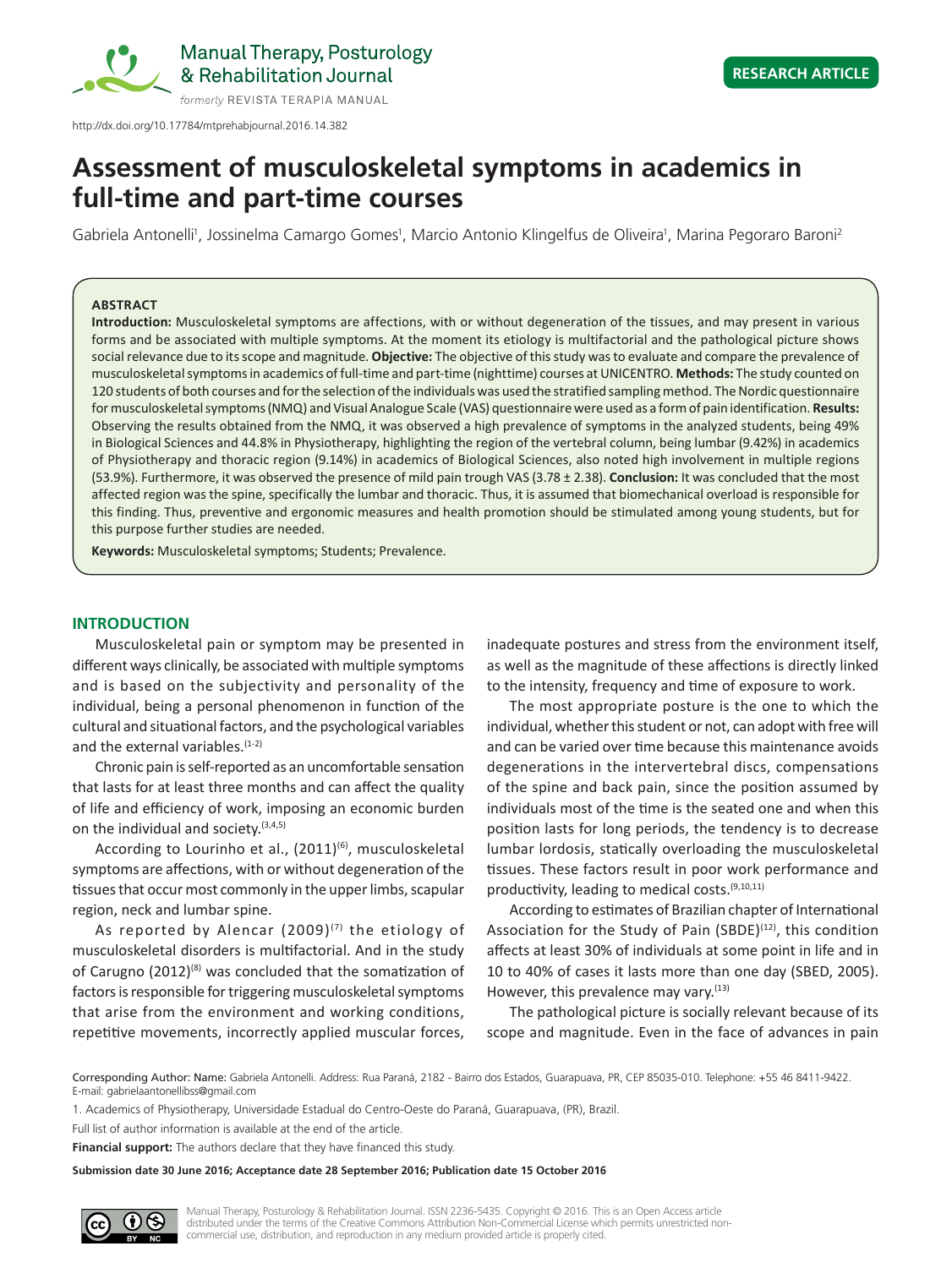

control in Brazil, there is a lack of studies, especially among the younger ones, since pain is considered to be a complex problem or because these individuals are considered to be poorly affected by pain.<sup>(14,13)</sup> Due to the large number of individuals affected, the deleterious effects of these symptoms in their daily life activities and the scarcity of studies related to musculoskeletal symptoms, it is necessary to carry out new studies that approach the proposed theme.

The objective of the study was to estimate and compare the prevalence of self-reported musculoskeletal symptoms and to identify the location and subjective intensity of it, in academics enrolled in full-time/part-time courses in the "Universidade Estadual do Centro-Oeste" (UNICENTRO), Campus Cedeteg, in Guarapuava-PR.

## **METHODS**

# **STUDY CHARACTERIZATION**

The present study is cross-sectional observational. It was approved by the Research Ethics Committee of the "Universidade Estadual do Centro-Oeste do Paraná" (UNICENTRO), with the number 1.433.104, developed after the free and informed consent of the participants according to the National Health Council (Resolution number 196/96).

## **POPULATION AND SAMPLE**

The sample consisted of 120 students from a population of 239 and of these, were included a portion of the students previously selected from the two courses, Physiotherapy (daytime) and Biological Sciences (nighttime) of the "Universidade Estadual do Centro-Oeste", regularly enrolled and who were made available at the time of data collection to complete the questionnaires to be applied, without the obligation to participate in the study. All the students enrolled in the third year of Physical Therapy were excluded, as they developed the present study, there was also a sample loss for those who did not return the questionnaire, students refusing to participate in the study and to those who were absent on the day of the questionnaires.

For the calculation of the sample size, were used the available sample calculation: http://www.calculoamostral.vai. la>, accessed in: [08/26/2015]. A population of 239 individuals (N=239), a 95% confidence interval, a maximum tolerable error of 5 percentage points with a maximum percentage of 76.5% were used.<sup>(13)</sup>

There was a difference in the total population, counting with 100 academics of Biological Sciences and 139 of Physiotherapy. Based on these values, the sample size was estimated in 43 academics, the sample number was estimated in 56 individuals of Biological Sciences and 49 of Physiotherapy academics and, with an addition of 30%, the sample increased to 64 individuals. However, only 97 participated, 47 and 50 respectively, of the courses previously mentioned.

For the selection of the individuals who participated in the study, the stratified sampling method was used, with a sample fraction of two individuals for the Biological Sciences course and three individuals for the Physiotherapy course, through simple random sampling by the table of random numbers.

#### **INSTRUMENT**

The Nordic questionnaire for musculoskeletal symptoms (NMQ) and Visual Analogue Scale (VAS) questionnaire were used in the study.

The NMQ was applied as an instrument to measure musculoskeletal symptoms, which presents a human body figure divided into anatomical regions: neck, shoulders, upper and lower back, wrists, hands, hip, thigh, knees, ankles and feet. This questionnaire evaluates the presence of pain, tingling or numbness in these regions, the presence of inability to perform usual activities and the search for a health professional to treat musculoskeletal symptoms, being it related to the last 12 months and only the last question related to the last 7 days, referring to the presence or absence of symptoms in the anatomical regions indicated in the questionnaire. From these, participants noted the "yes"/"no" option in each question in the questionnaire.

The VAS questionnaire is consisted of a 10 cm line that aims to assess the intensity of pain presented by the patient. In general, it has in its extremes the phrases "absence of pain" and "unbearable pain", in which it is marked zero when there is no pain, level five if the pain is moderate and intense pain is referred to a level ten.

Individuals were first selected in the classrooms, then the purpose of the study was clarified and the students were invited to identify themselves and to participate in the study; for those who accepted were given two terms of consent that should be signed, one term should remain with the individual and the other should be returned. After that, the questionnaires were delivered, completed and returned by the students on the same day and later the data were analyzed. In addition to the NMQ and VAS, personal information (name, date of birth and gender) was collected, as well as the information if the individual works and/or studies and the duration of both activities.

# **STATISTICAL ANALISIS**

The categorical variables were presented with absolute numbers and percentages and to identify the relation between the studied variables was used the Fisher's exact test. For statistical analysis was used the Bioestat 5.0 software, with a significant level of α <0.05.

#### **RESULTS**

A total of 120 academics were selected. Of the 56 questionnaires applied to the Biological Sciences course, 6 were not retrieved, while in the Physiotherapy course of 64 questionnaires, there were 17 not returned, implying a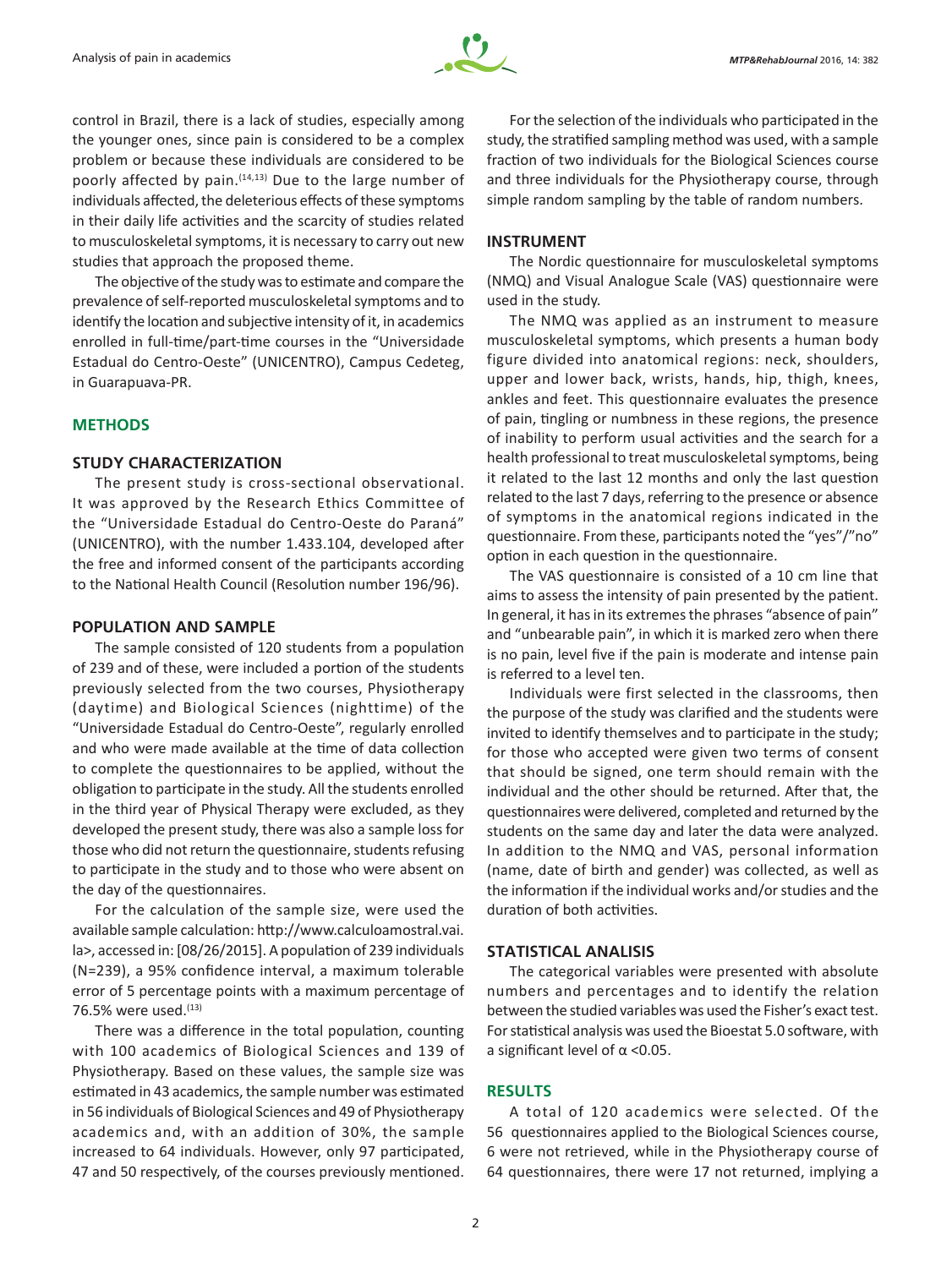loss of 10.71% and 26.56% of the questionnaires, respectively, totaling 37.27% of sample loss.

As observed in Table 1 according to the NMQ results, the highest prevalence symptoms were in the spine region, in academics of both courses, especially the lumbar spine (9.42%)

#### **Table 1.** Distribution of pain in various body segments.

|                  | <b>Period</b>    |            |              |  |  |  |
|------------------|------------------|------------|--------------|--|--|--|
| <b>Variables</b> | <b>Full-time</b> | Part-time  | <b>Total</b> |  |  |  |
|                  | n (%)            | n (%)      |              |  |  |  |
| UL (n=88)        |                  |            |              |  |  |  |
| Shoulder         | 23(6.37)         | 26(7.20)   | 49(13.57)    |  |  |  |
| Elbow            | 4(1.11)          | 3(0.83)    | 7(1.94)      |  |  |  |
| Fist and Hand    | 18(4.99)         | 14(3.88)   | 32(8.87)     |  |  |  |
| Spine (n=170)    |                  |            |              |  |  |  |
| Cervical         | 28(7.76)         | 22(6.09)   | 50(13.85)    |  |  |  |
| Thoracic         | 24(6.65)         | 33(9.14)   | 57(15.79)    |  |  |  |
| Lumbar           | 34(9.42)         | 29(8.03)   | 63(17.45)    |  |  |  |
| $LL (n=103)$     |                  |            |              |  |  |  |
| Hip              | 18(4.99)         | 20(5.54)   | 38(10.53)    |  |  |  |
| Knee             | 22(6.09)         | 13(3.60)   | 35(9.69)     |  |  |  |
| Ankle and Foot   | 11(3.05)         | 19(5.26)   | 30(8.31)     |  |  |  |
| Total (n=361)    | 182(50.43)       | 179(49.57) | 361(100)     |  |  |  |
| UL: Uper Limbs   |                  |            |              |  |  |  |
| LL: Lower Limbs  |                  |            |              |  |  |  |

in the students of Physiotherapy and the thoracic region (9.14%) in the students of Biological Sciences.

Comparing the segments through NMQ, the regions most affected in the full-time course were shoulder (6.37%), lumbar (9.42%) and knee (6.09%), observing respectively the upper limbs (UL), the spine and the lower limbs (LL). In the part-time were shoulder (7.2%), thoracic (9.14%) and hip (5.54%).

In table 2 in the "pain" item, the results of the research indicate that the musculoskeletal symptoms (49%) prevail in academics of the course of Biological Sciences in comparison to those of Physiotherapy with 44.8%, and this finding can be attributed to the fact observed in the "activities" item that these individuals mostly work during the day and study at night (31.8%), whereas 46.6% of students only study. In the affected region, were analyzed the prevalence of musculoskeletal symptoms in the UL, spine, LL, 2 and 3 regions and there was a high level of involvement of 3 regions in both courses, being 23.6% of Physiotherapy and 30.3% of Biological Sciences.

The mean age of  $20.66 \pm 2.8$  (17-34) was observed and the pain intensity mean of  $3.78 \pm 2.38$  (0-8) was noticed by VAS.

## **DISCUSSION**

In the present study, according to the results obtained through the application of the questionnaires, there was a high prevalence of musculoskeletal pain in the sample studied, 49% in the Biological Sciences and 44.8% in Physiotherapy course (table 2), being more common in the regions of the spine, especially the lumbar region (9.42%) in the Physiotherapy and

**Table 2.** Relation of musculoskeletal symptoms in students enrolled in full- and part-time courses.

|                        | <b>Period</b>    |                           |          | <b>Fisher's exact test</b> | p     |
|------------------------|------------------|---------------------------|----------|----------------------------|-------|
| <b>Variables</b>       | <b>Full-time</b> | <b>Total</b><br>Part-time |          |                            |       |
|                        | n (%)            | n (%)                     | n (%)    |                            |       |
| Activities (n=88)      |                  |                           |          |                            |       |
| Study                  | 41(46.6)         | 18(20.5)                  | 59(67)   | 33.992                     | 0.001 |
| Study and Work         | 1(1.1)           | 28(31.8)                  | 29(33)   |                            |       |
| Total                  | 42(47.7)         | 46(52.3)                  | 88(100)  |                            |       |
| Pain (n=96)            |                  |                           |          |                            |       |
| Yes                    | 43(44.8)         | 47(49.0)                  | 90(93.8) | 0.011                      | 0.91  |
| No                     | 3(3.1)           | 3(3.1)                    | 6(6.2)   |                            |       |
| Total                  | 46(47.9)         | 50(52.1)                  | 96(100)  |                            |       |
| Affected Region (n=89) |                  |                           |          |                            |       |
| UL                     | 0(0.0)           | 0(0.0)                    | 0(0.0)   |                            |       |
| Spine                  | 3(3.4)           | 6(6.7)                    | 9(10.1)  | 7.45                       | 0.05  |
| LL                     | 0(0.0)           | 3(3.4)                    | 3(3.4)   |                            |       |
| Two affected regions   | 19(21.3)         | 10(11.2)                  | 29(32.6) |                            |       |
| Three affected regions | 21(23.6)         | 27(30.3)                  | 48(53.9) |                            |       |
| Total                  | 43(48.3)         | 46(51.7)                  | 89(100)  |                            |       |

UL: Upper Limbs; LL: Lower Limbs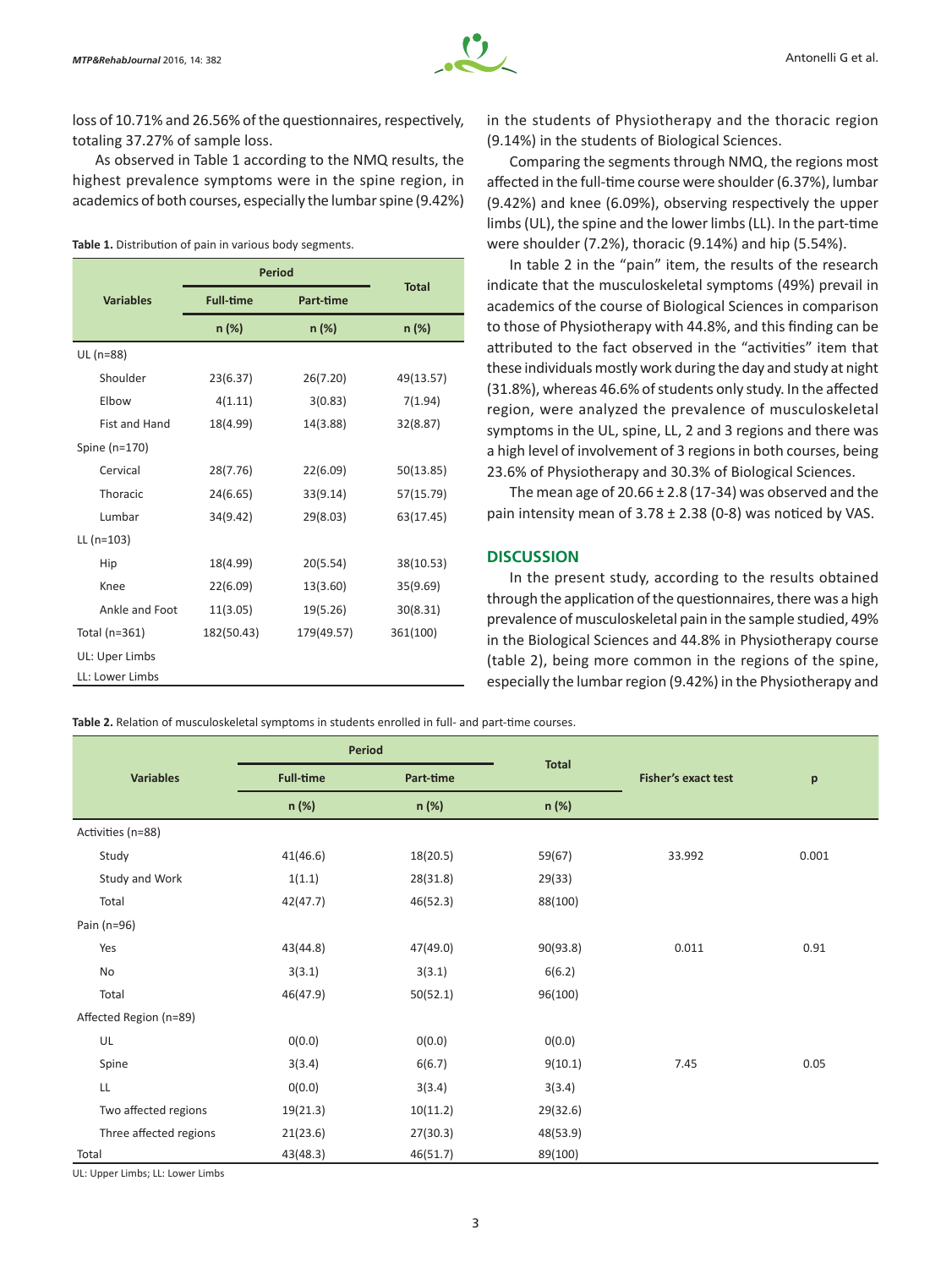thoracic (9.14%) in the Biological Sciences course (table 1). Thus it was observed that the percentage of pain was higher in the regions of the spine when compared to the UL and LL and the pain prevailed in three regions (53.9%) (table 2).

Corroborating with the study carried out by Falavigna et al.  $(2011)^{(15)}$ , in which was verified the prevalence of lumbar pain in students of Physiotherapy in comparison to those who attended the Medicine course and when it was present, if this was more serious and incapacitating. It was observed that low back pain was more frequent in Physiotherapy than in Medicine students, but there was no difference in the intensity of pain and disability, and no increase in lumbar pain during the undergraduate course.

In contradiction to the present study, Kumar  $(2015)^{(16)}$ verified the prevalence of idiopathic musculoskeletal pain (IMP) and its impact in the daily activities of 1,018 schoolchildren between 5 and 16 years old and observed, through the analysis of the results, the prevalence of 16.2% of IMP, being the LL (52.1%) the most affected region, followed by the UL (31.5%), neck (29.1%), lumbar (26.7%), thoracic (17.6%) and cervical (10.9%) and it was also noted that pain was present most commonly in multiple regions (54.5%) compared to an affected region (45.5%), and this finding was coincided with those of the present study.

It is assumed that the students presented an increased prevalence of musculoskeletal symptoms in the spinal regions due to the biomechanical overload, which can be generated from incorrect postures adopted for long periods or other factors.

According to Falavigna et al.  $(2011)^{(15)}$  some activities practiced by physiotherapists may be considered risk factors for the development of back pain such as manual therapy, transfer of dependent patients and manual resistance provided by them.

There was an affection in both courses of pain in the UL prevailing on the shoulders (13.57%), and this same result was found in the study of Oksanen et al.  $(2014)^{(17)}$ , who in his research with Finnish academics found prevalence of pain in the neck and shoulder region (28%), standing out in relation to low back pain (14%).

According to the data requested together with the questionnaires, there was a difference in the presence of pain between the genders, counting that in the course of Physiotherapy, of the 43 students, 40 (93.02%) related pain and all of them presented the same symptom. In the Biological Sciences course, of the 30 female students, 29 (96.7%) presented pain and of the 19 male students, 18 (94.74%) presented pain.

The study realized by Zhang et al.  $(2015)^{(18)}$  aimed to investigate the prevalence of chronic pain and to verify its prevalence in relation to the self-reported academic pressure by high school students in Shanghai, China. The author verified that 30.3% (headache), 20.9% (abdominal pain), 41.1% (shoulder pain) and 32.8% (low back pain) Were the prevalence rates in the analyzed students, and the findings were elevated in female compared to male students.

In the study carried out by Hanvold et al.  $(2014)^{(19)}$ , from 2002 to 2009, the development of pain in the neck and shoulder of young adults was examined and was observed its increase in the transition from the technical school to the professional career, relating to individual and work factors. The high mechanical load was responsible for the presence of pain in the women, whereas the muscular resistance resulted in a lower rate of musculoskeletal symptoms in the neck and shoulder of the men. However, perceived muscular tension and ethnicity were considered predictors for the occurrence of these symptoms, being their prevalence of 56% in comparison with those who reported low levels of muscular tension.

Through the application of VAS, there were reports of pain in the majority of the students in the courses analyzed and the intensity was higher in the students of the last year in relation to the other students, and in the majority of these, a low intensity of these symptoms was found, which gives indications of the presence of chronic pain. Despite this, it was considered only the report of the main musculoskeletal symptom, but other pains of lower frequency may also negatively impact the productivity of academics.

In your study, da Silva  $(2011)^{(20)}$  sought to estimate the prevalence of chronic pain in nursing students and to characterize it according to the occurrence, location, duration, intensity and quality. The study counted on the participation of 211 students, being the presence of 59.7% of chronic self-reported pain, being present in the head (38.1%), lumbar (11.9%), shoulder/UL (11.9%), LL (6.3%) and other areas (31.7%), and the intensity was characterized as strong (Median of the pain score= 7.0). It was concluded that the prevalence of chronic pain in the studied population is high.

In the study, there was no search for the identification of the possible causes of musculoskeletal pain, thus, it was not realized the analysis of the activities performed by the students and whether these were static or dynamic.

In the research of Ayanniyi, Mbada, Muolokwu (2011)<sup>(21)</sup> in which was investigated the prevalence, characteristics, predisposing factors and mode of treatment required for back pain among school adolescents in Nigeria, it was found that back pain is common among these adolescents, but 59% of respondents reported recurrent low back pain and a tendency to increase with age.

In contradiction, Oksanen et al.  $(2014)^{(17)}$ , observed a prevalence of low back pain (14%) and expected to observe the trend of increasing pain over the years, but its occurrence was lower in the year 2012 than in 2008, on the grounds that information on ergonomics and preventive care was provided with the health of the students.

In the research of Ayanniyi, Mbada, Muolokwu  $(2011)^{(21)}$ has been found that the factors that are responsible for back